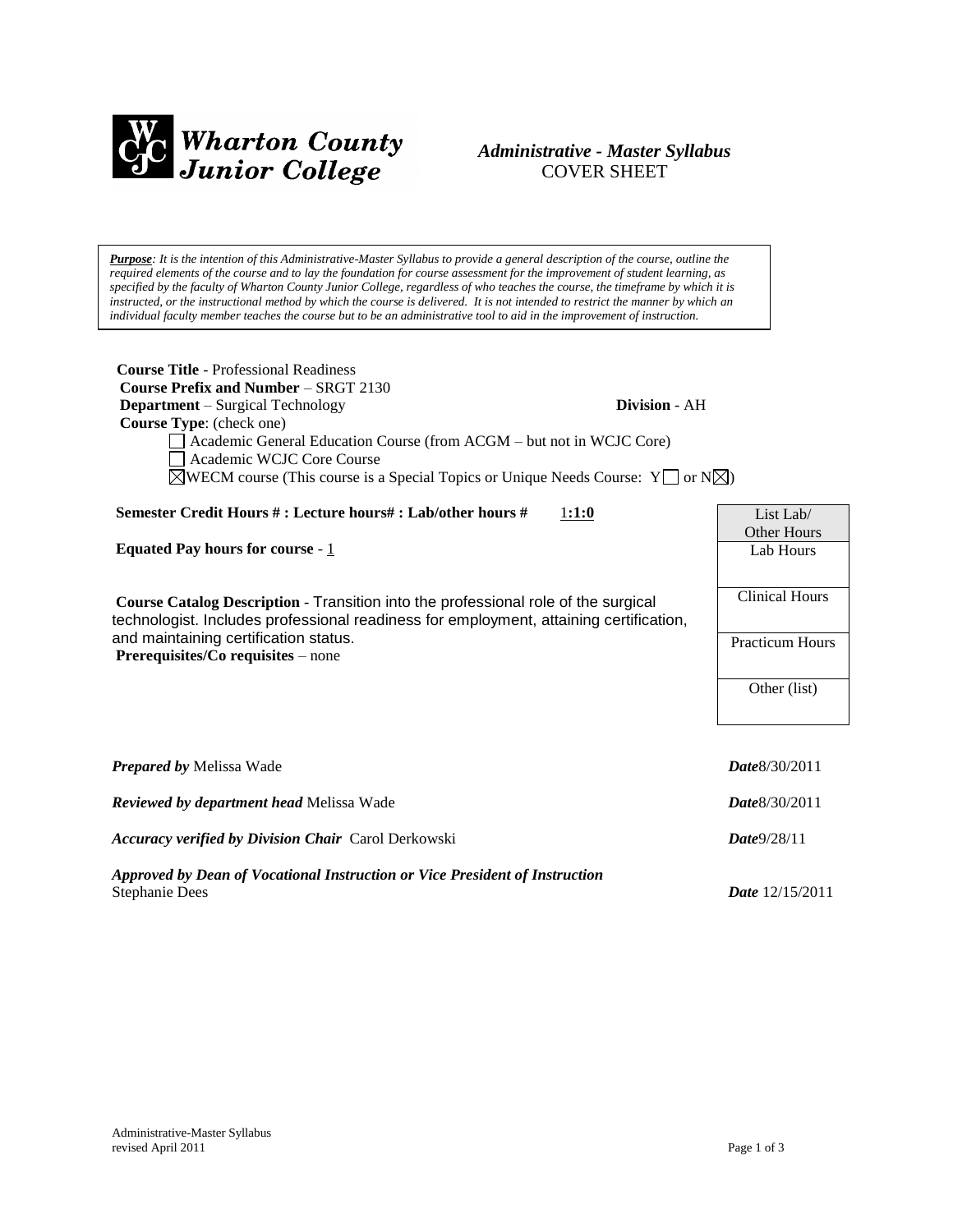

**I. Topical Outline** – Each offering of this course must include the following topics (be sure to include information regarding lab, practicum, clinical or other non-lecture instruction):

- I. The lifestyle of the Surgical Technologist.
- II. Professionalism and accountability for personal actions and obligations.
- III. Coping methods for stress.
- IV. Identify and research the professional organization for Surgical Technologists the AST.
- V. Becoming a Certified Surgical Technologist (CST).
- VI. Lifelong learning through continuing education.
- VII. Discuss and explore the Surgical Technologists career opportunities.
- VIII. Develop a professional resume and learn to complete an application form appropriately.
- IX. Evaluate qualities during an interview through role playing.
- X. Ways to retain employment after being hired.

### **II. Course Learning Outcomes**

| <b>Course Learning Outcome</b>                                                                                                                                                | <b>Method of Assessment</b>      |
|-------------------------------------------------------------------------------------------------------------------------------------------------------------------------------|----------------------------------|
| Demonstrate job-seeking skills appropriate to the field of<br>surgical technology; and identify strengths and weaknesses in<br>preparation for the certification examination. | Written/Oral reports<br>Projects |

# **III. Required Text(s), Optional Text(s) and/or Materials to be Supplied by Student.**

How to get a job in healthcare, by Robert H. Zedlitz, published by Delmar learning

### **IV. Suggested Course Maximum** - 16

### **V. List any specific spatial or physical requirements beyond a typical classroom required to teach the course**.

Classroom and computer lab

**VI. Course Requirements/Grading System – Describe any course specific requirements such as research papers or reading assignments and the generalized grading format for the course** Final evaluation in the course will be based on grades achieved during the semester and the final exam. The following scale will be used in final evaluation.

| $90 - 100$ | A |
|------------|---|
| $80 - 89$  | B |
| $75 - 79$  | C |
| $() - 74$  | F |

The grade of "D" is not awarded nor accepted for transfer in the Surgical Technology Program. The student must maintain a grade point average of 75 (C).

Projects assigned makeup 100% of grade.

## **VII. Curriculum Checklist**